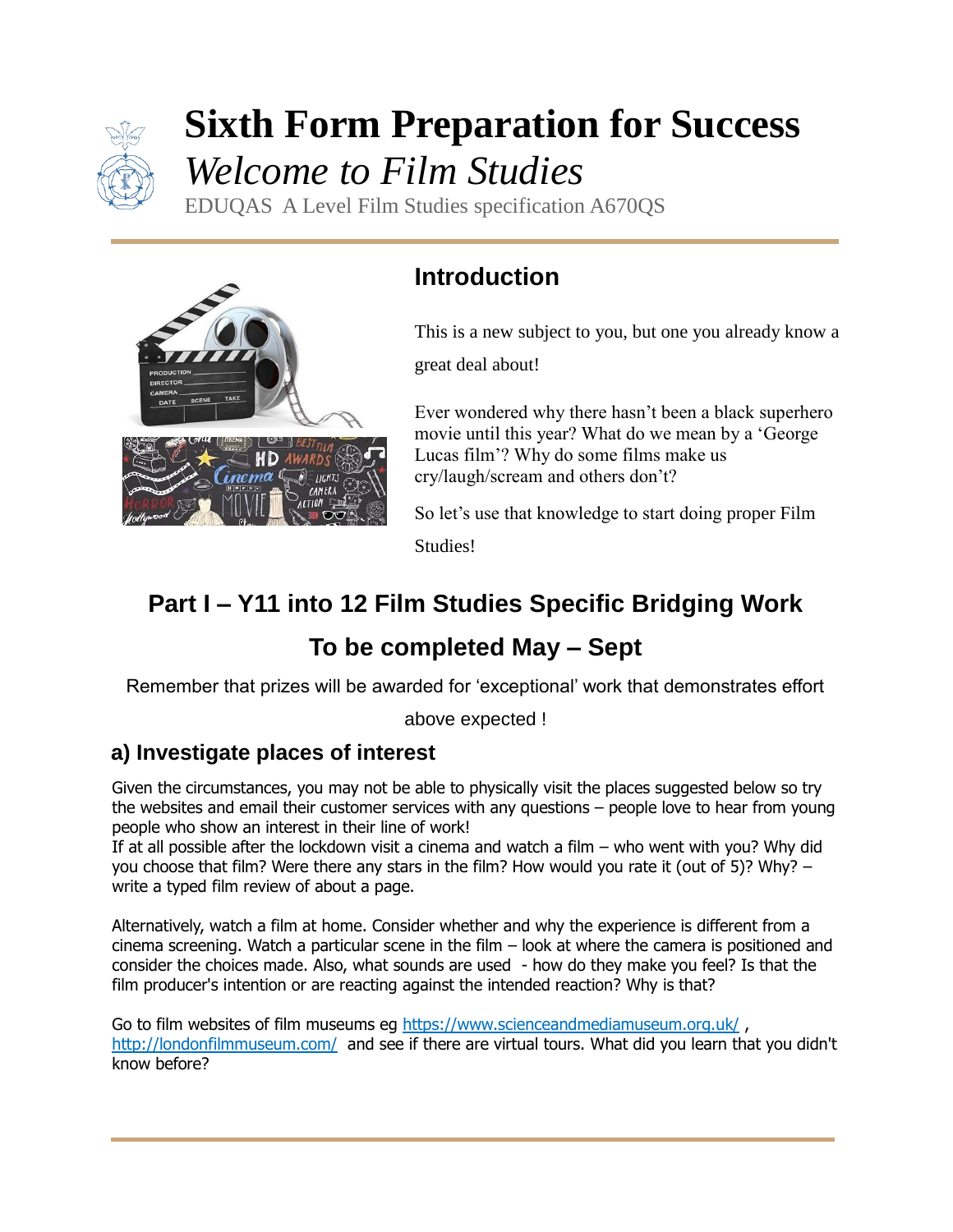## **b) Wider reading**

What is Context? http://www.davidbordwell.net/essays/doing.php

## Political Context

http://documents.routledgeinteractive.s3.amazonaws.com/9780765635976/01%20A%20Guide%20fo r%20the%20Politi cal%20Analysis%20of%20Movies.pdf

### Technological context

<https://memeburn.com/2013/02/9-tech-innovations-that-changed-the-film-industry-throughthe-ages/> http://www.mpaa.org/technology-and-innovation Detailed explanation of representation http://www.mediaknowall.com/gcse/keyconceptsgcse/keycon.php?pageID=represent

Some interesting approaches to representation: http://lessonbucket.com/vce-media/unit-1/representation/representations-in-film/

On the issues of lack of diversity in Hollywood:

<https://www.theguardian.com/film/2016/jan/18/hollywoods-race-problem-film-industry-actorsof-colour>

How the representation of women is improving. An article in the NY times: https://www.nytimes.com/2014/09/07/movies/fall-arts-previewrepresentation-of-femalecharacters-in-movies-is-improving.html? r=0 http://mediasmarts.ca/digital-media-literacy/media-issues/gender-representation

Great overview of representation of ethnicity: http://www.bbc.co.uk/education/guides/zwpx39q/revision

Overviews of representation of age: http://www.bbc.co.uk/education/guides/zx6qsg8/revision http://www.mediaknowall.com/as\_alevel/alevkeyconcepts/alevelkeycon.php?pageID=age

Very useful article from The Guardian including clips: https://www.theguardian.com/film/filmblog/2012/jul/04/what-films-best-portray-old-age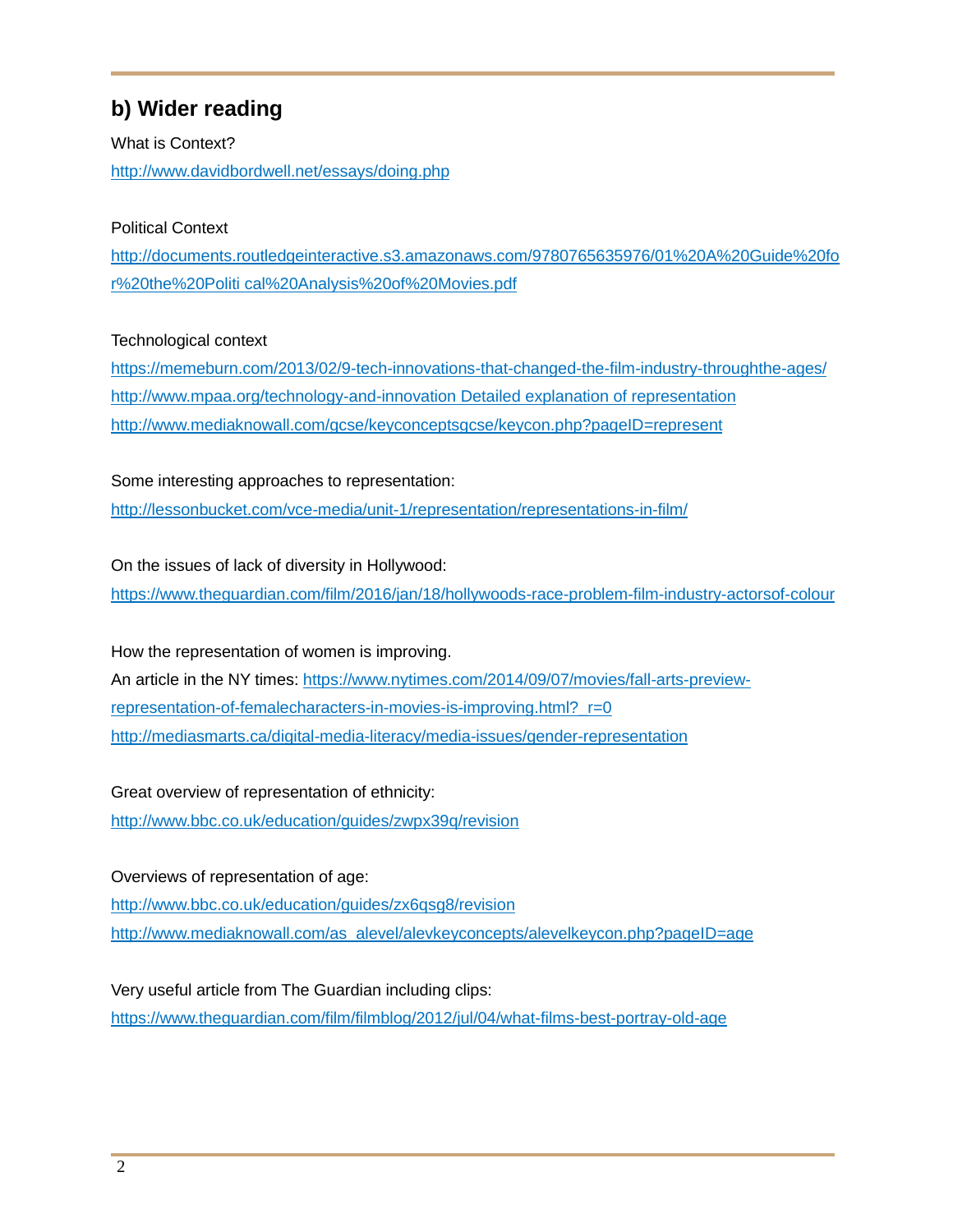A useful PDF: The Shot and Mise-en-Scene Use of colour in storytelling: https://www.youtube.com/watch?v=aXgFcNUWqX0

Aesthetics/Colour Palettes http://mymodernmet.com/cinema-palettes/

Read film reviews from quality newspapers such as the The Guardian (it's free), and see how they are written. Try writing your own focusing on the way the film is made.

Watch the Crash course videos on Youtube on the History of Cinema – very funny, engaging and informative. All these and more can be found on my Youtube Page D Lowndes Sanderson. Look for the Film section and take your pick.

## **c) Compulsory task**

Watch *Sicario*. This can be found on [https://web.microsoftstream.com/group/0acaa1bd-a5b9-4691-](https://owa.mcauley.org.uk/owa/redir.aspx?C=bwMi-gGUCFbdx6eBfOSqlEpTkxVFCPs4HeGioKA1ptOVjznCT9fVCA..&URL=https%3a%2f%2fweb.microsoftstream.com%2fgroup%2f0acaa1bd-a5b9-4691-8b8c-e1235203ab99) [8b8c-e1235203ab99](https://owa.mcauley.org.uk/owa/redir.aspx?C=bwMi-gGUCFbdx6eBfOSqlEpTkxVFCPs4HeGioKA1ptOVjznCT9fVCA..&URL=https%3a%2f%2fweb.microsoftstream.com%2fgroup%2f0acaa1bd-a5b9-4691-8b8c-e1235203ab99) (sign in with your school email and password and you should be able to view it). If there are any issues with this then a number of scenes are available on Youtube which are relevant

Then watch :

1. Film School Rejects site article **'***Heavy Traffic: Hearing Sicario'* for sound,

The following articles on No Film School site:

- 2. **'***11 Scenes from 'Sicario'* ,
- 3. *How the Color in 'Sicario' Reveals the Battle Between Good & Evil*
- 4. *The Cinematographer's Job Is Not to Create Amazing Images: Roger Deakins on Shooting 'Sicario'*
- 5. *How Denis Villeneuve Made the Gridlock Scene in 'Sicario' Unbearably Tense*

Using these short documentaries and any other reviews and/or analysis of the film, choose one scene (not the gridlock scene, but you can use this to help you) and do an in-depth focus on it(about a page), looking at lighting, colour, acting, camera movement, editing. Comment how these affect you, the spectator, and why? Do you think that this was the filmmaker's intention?

## **d) Stretch!**

Choose your favourite director (if you can't decide choose your favourite film and see who directed it and try to watch other films s/he has directed or at least key scenes on Youtube). Read as much as you can on this person. Write a biography of her/him focussing on the films in particular. See if you can see any ideas linking their films.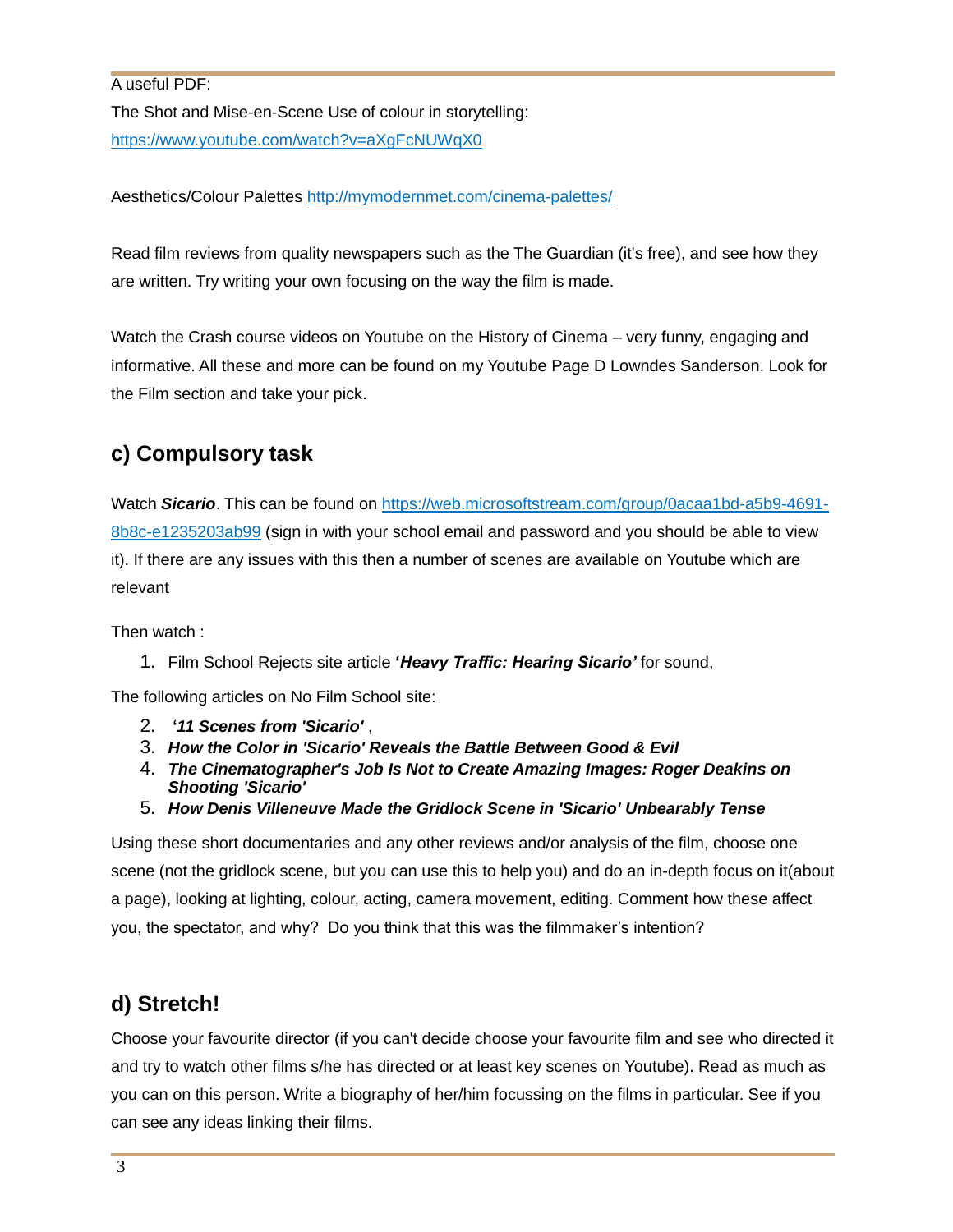## **Part II - Year 12 Head Start! for completion June – September**

## **(a) Course Specification link**

Here's the link to the specification. It gives all the information I need to help build an A Level Film Studies course. Have a look at pages 9 and 11 especially; although not all of the rest of the specification is relevant as we don't teach the majority of the films. These give an overview of which ideas and concepts you will be studying of the two years. The following pages explore in more detail what these ideas mean and how they are used in the course:

[https://www.eduqas.co.uk/qualifications/film-studies-as-a-level/#tab\\_overview](https://www.eduqas.co.uk/qualifications/film-studies-as-a-level/#tab_overview)

### **(b) Departmental Resources Link**

Here's a link to my sharepoint page. On here you'll find all the resources I'll be using for the next two years plus a lot of additional material. It's a useful start to get used to the level of analysis required at this level. Have a look and familiarise yourself with some of the films we will be studying.

#### [https://mcauleyorg-](https://mcauleyorg-my.sharepoint.com/personal/dls_mcauley_org_uk/_layouts/15/onedrive.aspx?id=%2Fsites%2FALevelFilmStudies%2FShared%20Documents&listurl=https%3A%2F%2Fmcauleyorg%2Esharepoint%2Ecom%2Fsites%2FALevelFilmStudies%2FShared%20Documents)

[my.sharepoint.com/personal/dls\\_mcauley\\_org\\_uk/\\_layouts/15/onedrive.aspx?id=%2Fsites%2F](https://mcauleyorg-my.sharepoint.com/personal/dls_mcauley_org_uk/_layouts/15/onedrive.aspx?id=%2Fsites%2FALevelFilmStudies%2FShared%20Documents&listurl=https%3A%2F%2Fmcauleyorg%2Esharepoint%2Ecom%2Fsites%2FALevelFilmStudies%2FShared%20Documents) [ALevelFilmStudies%2FShared%20Documents&listurl=https%3A%2F%2Fmcauleyorg%2Eshare](https://mcauleyorg-my.sharepoint.com/personal/dls_mcauley_org_uk/_layouts/15/onedrive.aspx?id=%2Fsites%2FALevelFilmStudies%2FShared%20Documents&listurl=https%3A%2F%2Fmcauleyorg%2Esharepoint%2Ecom%2Fsites%2FALevelFilmStudies%2FShared%20Documents) [point%2Ecom%2Fsites%2FALevelFilmStudies%2FShared%20Documents](https://mcauleyorg-my.sharepoint.com/personal/dls_mcauley_org_uk/_layouts/15/onedrive.aspx?id=%2Fsites%2FALevelFilmStudies%2FShared%20Documents&listurl=https%3A%2F%2Fmcauleyorg%2Esharepoint%2Ecom%2Fsites%2FALevelFilmStudies%2FShared%20Documents)

### **(c) Text book link**

Text books will be available for use in class, but you may choose to invest in your own text book in which you can make your own notes. Owning your own is not a course requirement. Below are links to the books we use:

[https://www.amazon.co.uk/WJEC-Eduqas-Film-Studies-](https://www.amazon.co.uk/WJEC-Eduqas-Film-Studies-Level/dp/1911208446/ref=sr_1_9?dchild=1&keywords=film+studies&qid=1590054371&sr=8-9)[Level/dp/1911208446/ref=sr\\_1\\_9?dchild=1&keywords=film+studies&qid=1590054371&sr=8-9](https://www.amazon.co.uk/WJEC-Eduqas-Film-Studies-Level/dp/1911208446/ref=sr_1_9?dchild=1&keywords=film+studies&qid=1590054371&sr=8-9)

[https://www.amazon.co.uk/Eduqas-Studies-Level-Revision-](https://www.amazon.co.uk/Eduqas-Studies-Level-Revision-Guide/dp/1912820358/ref=sr_1_3?dchild=1&keywords=film+studies&qid=1590054418&sr=8-3)[Guide/dp/1912820358/ref=sr\\_1\\_3?dchild=1&keywords=film+studies&qid=1590054418&sr=8-3](https://www.amazon.co.uk/Eduqas-Studies-Level-Revision-Guide/dp/1912820358/ref=sr_1_3?dchild=1&keywords=film+studies&qid=1590054418&sr=8-3)

### **(d) Media links**

This is a link to my Youtube page which has links to a number of relevant (and occassionally) amusing documentaries that are related to the course. Feel free to look at them and any others you find that come up!

[https://www.youtube.com/playlist?list=PL5\\_UuWveR5A05ukFXcWoKobJkpmLytMQE](https://www.youtube.com/playlist?list=PL5_UuWveR5A05ukFXcWoKobJkpmLytMQE)